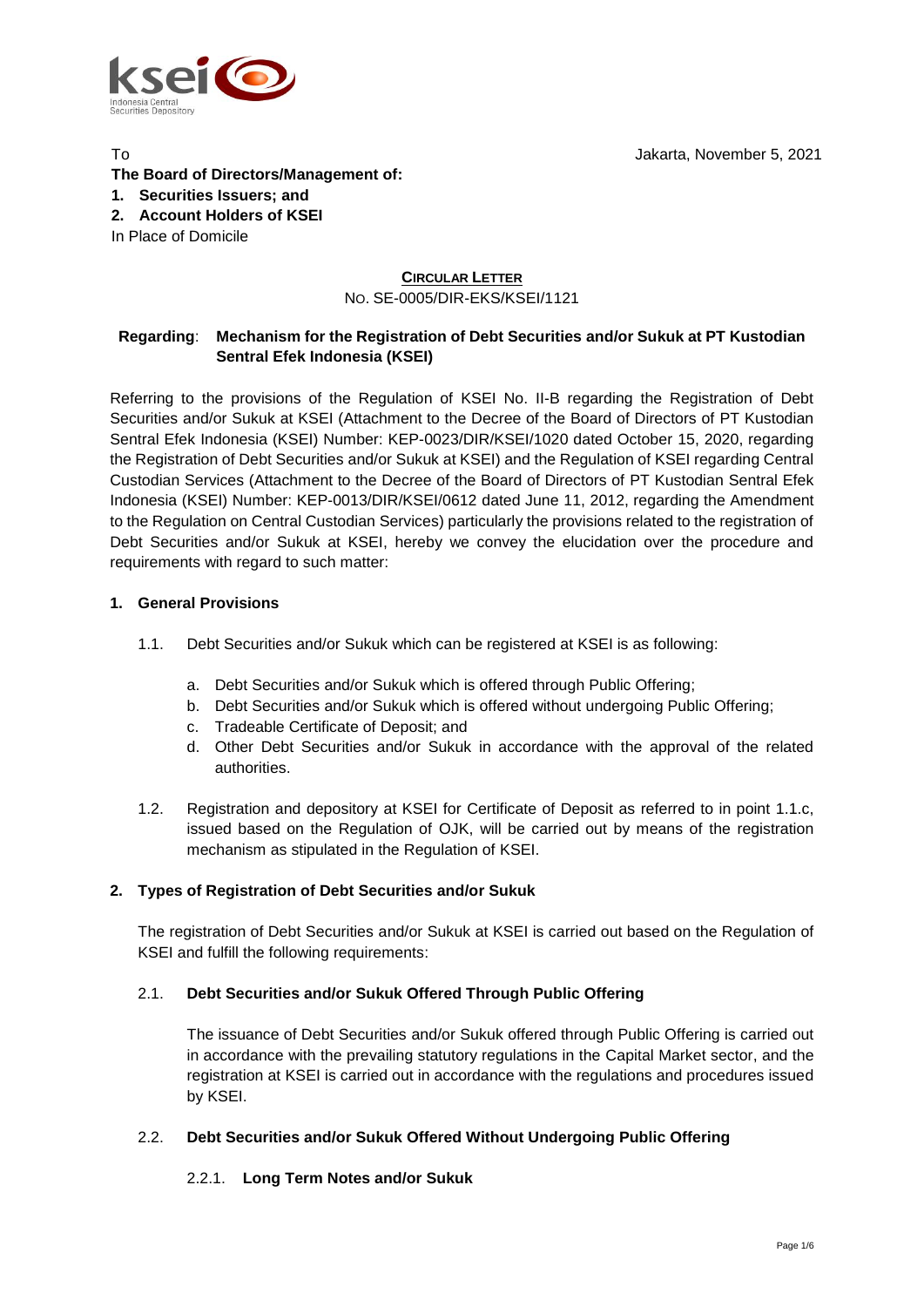

# **a. Offering**

Long Term Notes and/or Sukuk is offered to Professional Investors through the mechanism of rights issue (without undergoing Public Offering process).

# **b. Term Period**

Long Term Notes and/or Sukuk with term more than 5 (five) years.

#### **c. Name Format of Long Term Notes and/or Sukuk**

The name of Long Term Notes and/or Sukuk in the issuance document states one of the types of Long Term Notes and/or Sukuk hereunder:

- i. Long Term Debt Securities;
- ii. Long Term Sukuk;
- iii. Long Term Notes; or
- iv. Other types indicating Long Term Notes and/or Sukuk.

With the format for writing the name of Long Term Notes and/or Sukuk as follows:

<Type of Long Term Notes and/or Sukuk> <Carried Out Without Undergoing Public Offering> <Name of the Securities Issuer> <Year of Issuance> <Serial Code/Phase (if any)>

Example:

**"***Long Term Debt Securities or Long Term Sukuk or Long Term Notes--- Carried Out Without Undergoing Public Offering---PT ABC---Year 2021--- Phase I***."** 

#### **d. Issuance Documents**

Long Term Notes and/or Sukuk is issued based on the issuance agreement between the Securities Issuer and the investor, the arranger, the monitoring agent/trustee, and/or other Parties with having the function as the arranger or the trustee, drawn up by a Notary who has been registered at OJK.

#### 2.2.2. **Medium Term Notes and/or Sukuk**

#### **a. Offering**

Medium Term Notes and/or Sukuk is offered to Professional Investors through the mechanism of rights issue (without undergoing Public Offering process).

# **b. Term Period**

Medium Term Notes and/or Sukuk have the term of more than 1 (one) year and at the most for 5 (five) years.

#### **c. Name Format of Medium Term Notes and/or Sukuk**

The name of Medium Term Notes and/or Sukuk in the issuance document states one of the types of Medium Term Notes and/or Sukuk hereunder:

- i. Medium Term Debt Securities;
- ii. Medium Term Sukuk;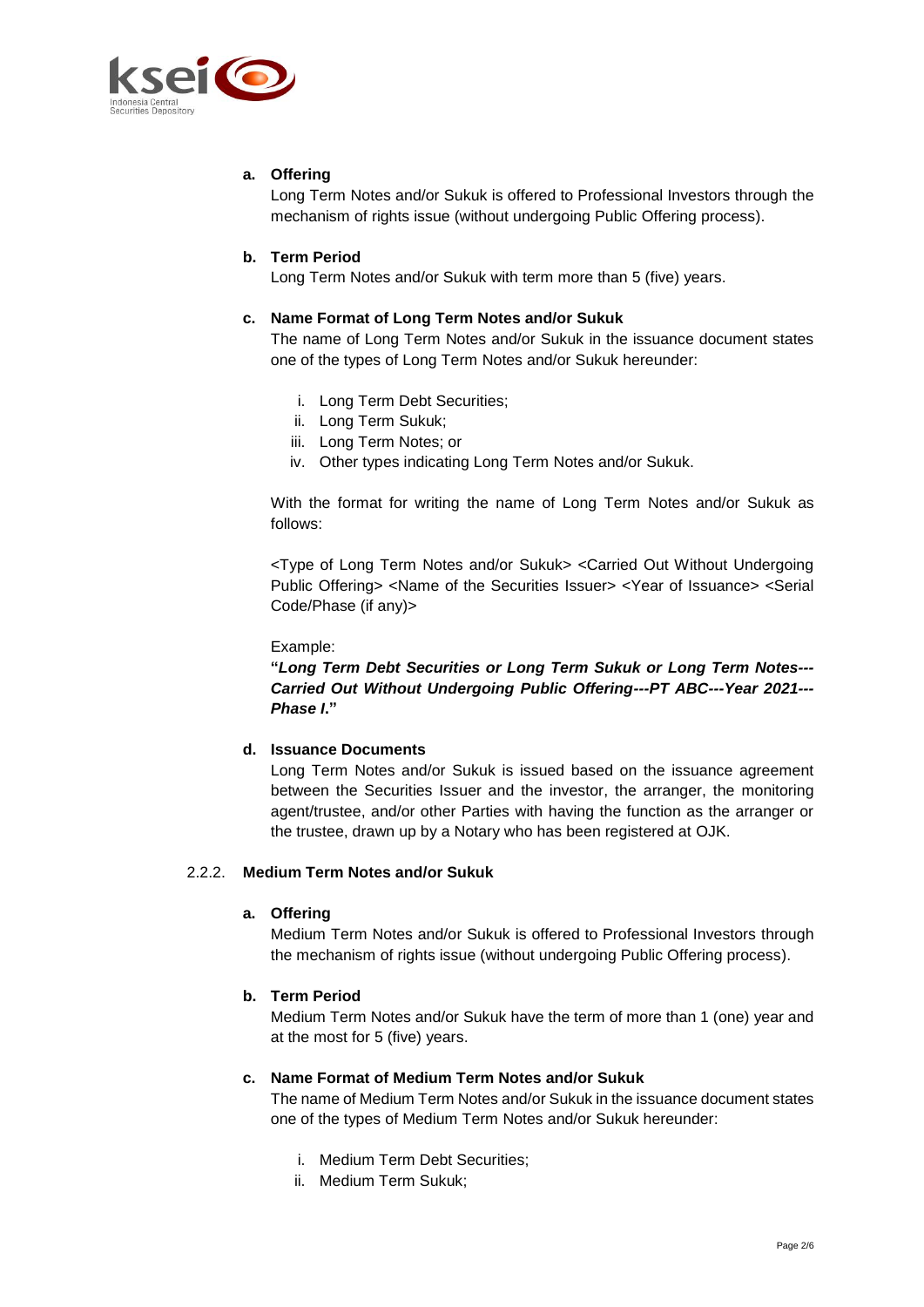

- iii. Medium Term Notes; or
- iv. Other types indicating Medium Term Notes and/or Sukuk.

With the format for writing the name of Medium Term Notes and/or Sukuk as follows:

<Type of Medium Term Notes and/or Sukuk> <Name of the Securities Issuer> <Year of Issuance> <Serial Code/Phase (if any)>

#### Example:

### **"***Medium Term Debt Securities or Medium Term Sukuk or Medium Term Notes---PT ABC---Year 2021---Phase I.***"**

### **d. Issuance Documents**

Medium Term Notes and/or Sukuk is issued based on the issuance agreement between the Securities Issuer and the investors, the arranger, the monitoring agent/trustee, and/or other Parties with having the function as the arranger or the trustee, drawn up by a Notary who has been registered at OJK.

#### 2.2.3. **Short Term Debt Securities and/or Sukuk**

#### **a. Offering**

Short Term Debt Securities and/or Sukuk is offered to Professional Investors through the mechanism of rights issue (without undergoing Public Offering process).

# **b. Term Period**

Short Term Debt Securities and/or Sukuk has the term of at the most 1 (one) year or for a duration of 365 (three hundred sixty five) calendar days or 366 (three hundred sixty six) calendar days for leap year.

# **c. Name Format of Short Term Debt Securities and/or Sukuk**

The name of Short Term Debt Securities and/or Sukuk in the issuance document states one of the types of Short Term Debt Securities and/or Sukuk hereunder:

- i. Short Term Debt Securities;
- ii. Commercial Papers; or
- iii. Other types indicating Short Term Debt Securities and/or Sukuk.

With the format for writing the name of Short Term Debt Securities and/or Sukuk as follows:

<Type of Short Term Debt Securities and/or Sukuk> <Name of the Securities Issuer> <Year of Issuance> <serial code/phase (if any)>

Example:

**"***Short Term Debt Securities or Short Term Sukuk or Commercial Papers- --PT ABC---Year 2021---Phase I.***"**

#### **d. Issuance Documents**

Short Term Debt Securities and/or Sukuk will be issued based on: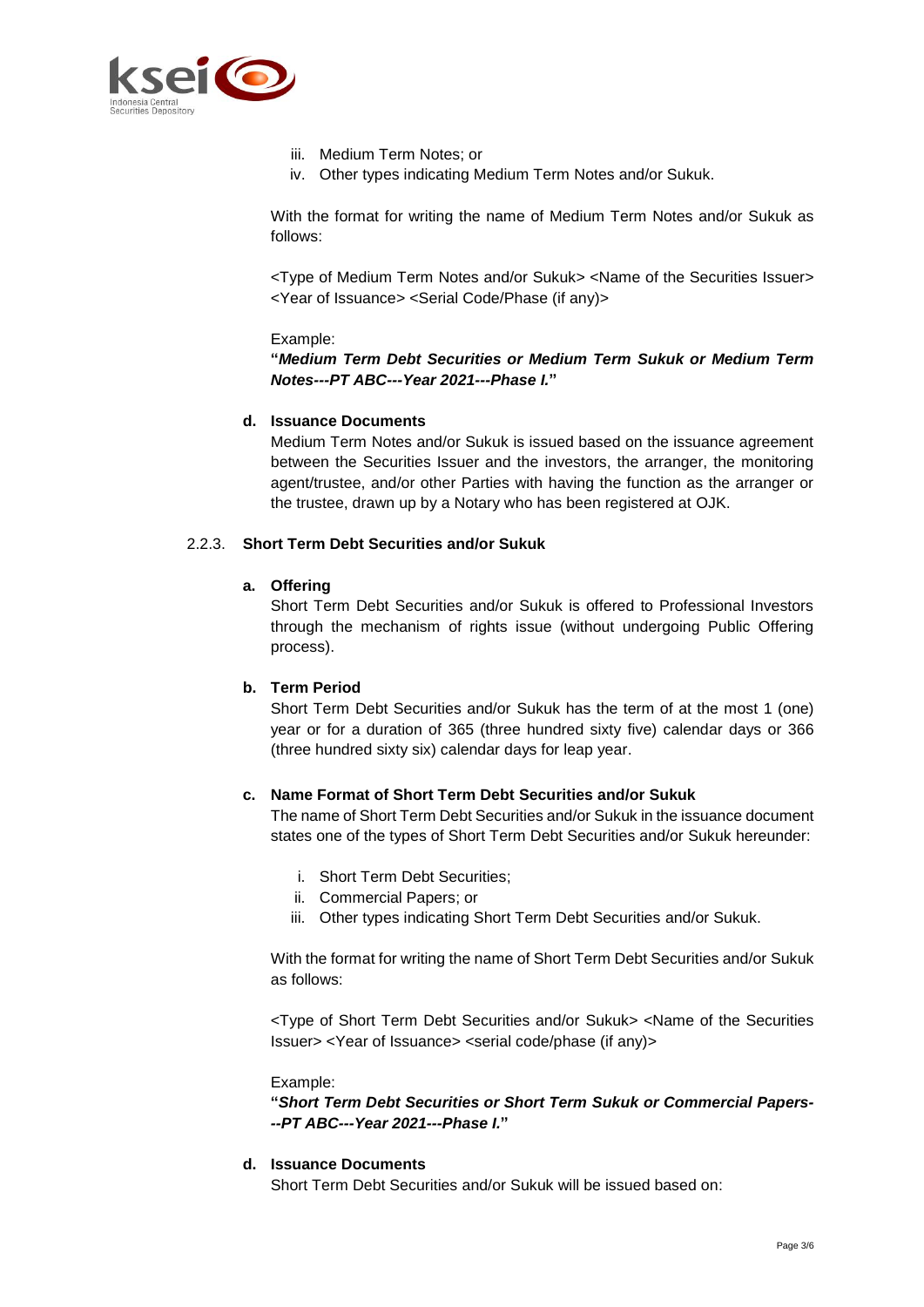

- i. Short Term Debt Securities and/or Short Term Sukuk is issued based on the issuance agreement between the Securities Issuer and the investors, the arranger, the monitoring agent/trustee, and/or other Parties with having the function as the arranger or the trustee; or
- ii. The memorandum of information and the final provisions sheets over Short Term Debt Securities and/or Sukuk issued by the Securities Issuer.

# 2.2.4. **Perpetual Bond**

#### **a. Offering**

Perpetual Bond is offered to the Professional Investors through the mechanism of rights issue (without undergoing Public Offering process).

#### **b. Term Period**

Perpetual Bond has indefinite term, however, their repayment is stipulated in the issuance document.

#### **c. Name Format of Perpetual Bond**

The name of Perpetual Bond in the issuance document states one of the types of Perpetual Bond hereunder:

- i. Perpetual Bond; or
- ii. Other types indicating Perpetual Bond.

With the format for writing the name of Perpetual Bond as follows:

<Perpetual Bond> <Name of Securities Issuer> <Year of Issuance> <Serial Code/Phase (if any)>

#### Example: "*Perpetual Bonds---PT ABC---Year 2017---Phase I.*"

# **d. Issuance Documents**

Perpetual Bond is issued based on the issuance documents between the Securities Issuer and the investors, the arranger, the monitoring agent/trustee, and/or other Parties with having the function as the arranger or trustee, drawn up by Notary who has been registered at OJK.

2.2.5. **Other Debt Securities and/or Sukuk stipulated by OJK, will be registered at KSEI with the mechanism as stipulated in the Regulations of KSEI, including this Circular Letter.**

#### 2.2.6. **Restructuring of Medium Term Notes and/or Sukuk**

In the event that the Securities Issuer intends to make structural changes in the form of extension of term (maturity date) of Medium Term Notes and/or Sukuk which have been issued and registered, therefore, it causes the term of the Medium Term Notes and/or Sukuk as stipulated in point 2.2.2 to be exceeded, then, the extension of term (maturity date) aforesaid must be: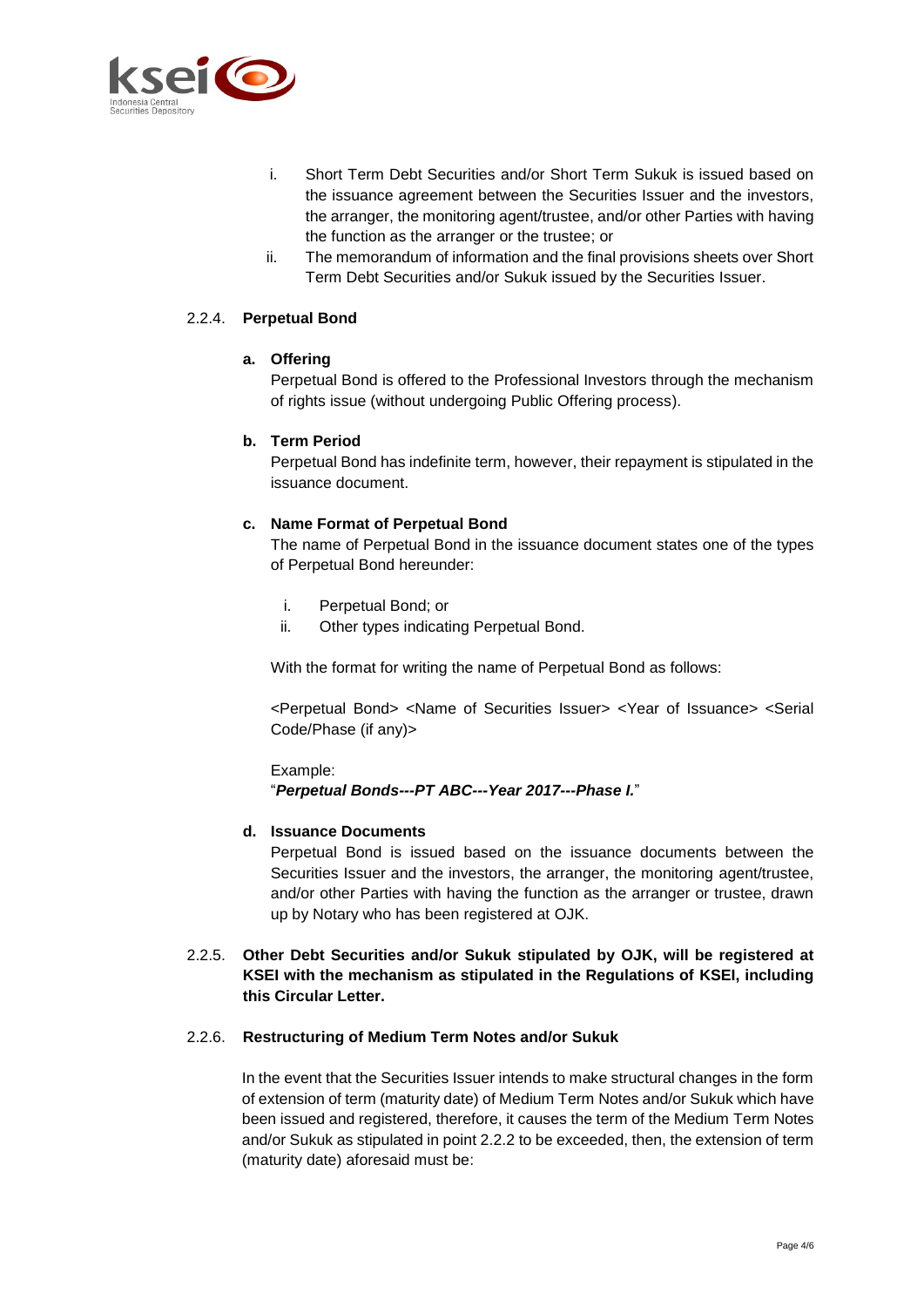

- a. Carried out in accordance with the issuance documents;
- b. Delivered the documents related to the restructuring of Medium Term Notes and/or Sukuk to KSEI, among others:
	- i. Resolution of the General Meeting of the Holders of Medium Term Notes and/or Sukuk;
	- ii. Addendum of the issuance agreement;
	- iii. Evidence of report to OJK for the Securities Issuer submitting application for restructuring over Medium Term Notes and/or Sukuk issued starting as of June 1, 2020; and/or
	- iv. In the event that Medium Term Notes and/or Sukuk undergoing such restructuring become main investment based portfolio of investment product in the form of Collective Investment Contract and resulting in the restructuring of investment product in the form of Collective Investment Contract, delivering the documents to KSEI, among others, in the form of a report letter to OJK on the Resolution of the General Meeting of the Holders of Investment Product Participation Unit in the form of Collective Investment Contract.

# **3. Issuance Documents Requirements**

- 3.1. In addition to the issuance documents requirements stated in the Regulations of KSEI, KSEI may request other supporting documents which are required in the framework of issuance of Debt Securities and/or Sukuk.
- 3.2. The delivery of issuance documents must follow the procedure as stipulated in the Electronic Securities Registration System ("**SPEK**") Guidance issued by KSEI from time to time and can be accessed via https://spek.ksei.co.id/.

# **4. Requirements for the Registration of Debt Securities and/or Sukuk**

In the event that it is prescribed by the prevailing statutory regulations to obtain approval from the authorized authorities over the issuance of Debt Securities and/or Sukuk issued in foreign currency denomination, then, such approval must be delivered to KSEI simultaneously with other requirements.

# **5. Mechanism for the issuance and offering of Debt Securities and/or Sukuk, following the mechanism stipulated in the prevailing statutory regulations as well as issuance documents.**

# **6. With the enactment of this Circular Letter, then:**

- 6.1 Circular Letter of KSEI number SE-002/DIR-EKS/KSEI/0902 dated September 2, 2002, regarding Central Securities Depository Services for NCD and MTN, will remain to be valid to the extent not stipulated otherwise in this Circular Letter; and
- 6.2 Circular Letter of KSEI number SE-0002/DIR-EKS/KSEI/0518 dated May 11, 2018, regarding Mechanism for the Registration of Debt Securities at PT Kustodian Sentral Efek Indonesia (KSEI) is revoked and declared of no longer valid.
- **7. This Circular Letter will be effective starting as of November 5, 2021.**